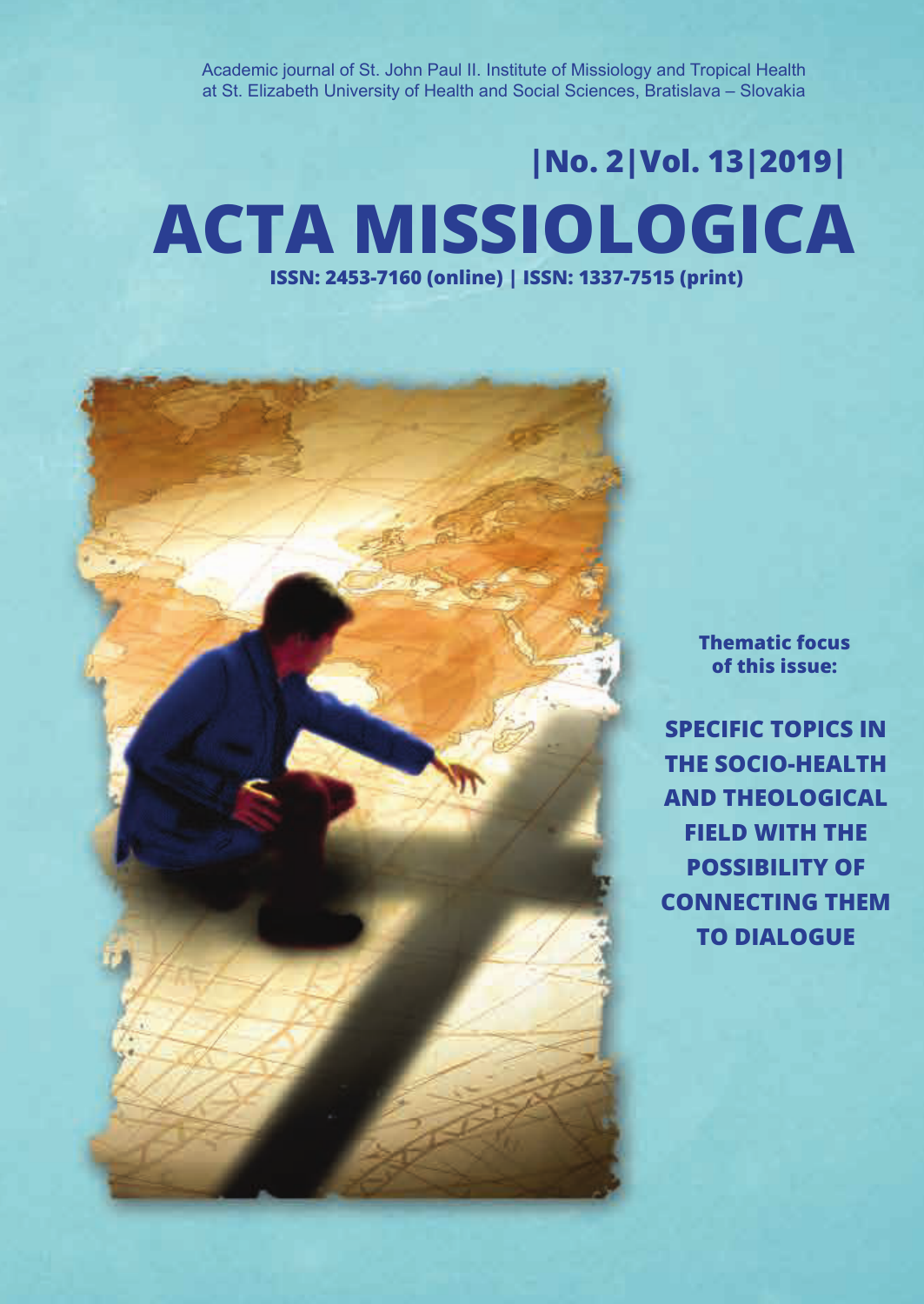### **ACTA MISSIOLOGICA**

### **Peer-reviewed academic journal**

Our mission is to create an international platform for experts engaged in the area of Christian mission and missiology, charity, social, humanitarian and development work at the theoretical, research and application levels. The journal publishes a-wide spectrum of articles relevant for education with special focus on helping professions in the above‑mentioned areas. This area includes all educational, health, social and spiritual topics con-nected to the missionary context.

### **Published twice ayear**

### **ISSN: 2453-7160 (online)**

#### **ISSN: 1337-7515 (print)**

**The journal is indexed in the Web of Science database** This issue was published in Bratislava on 15 th October 2019

**Published by:** St. John Paul II. Institute of Missiology and Tropical Health in Bratislava, Slovakia at St. Elizabeth University of Health and Social Science in Bratislava, Slovakia, (Polianky, Pod Brehmi 4/A, 841 01 Bratislava, Slovakia)

**Company registration number:** 31‑821 979

### **Editorial Office**

Katedra misiológie, Polianky, Pod Brehmi 4/A, 841 01 Bratislava, Slovakia

#### **Correspondence address**

Katedra misiológie, VŠZSP sv. Alžbety, P.O.Box 104, 810 00 Bratislava, Slovakia

### **phone no.: +421 903 723 899**

**E-mail: amredakcia@gmail.com**

### **Journal web site**

**www.actamissiologica.com**

### **Guarantors of No. 2, Vol. 13, 2019 issue**

doc. PaedDr. Martin Dojčár, PhD. Faculty of Education of Trnava University in Trnava (SK); Collegeville Institute for Ecumenical and Cultural Research (MN, US)

dr. hab. Marek Rembierz, Uniwersytet Śląski w Katowcach, (Katowice, PL)

prof. PhDr. Pavol Dancák, PhD. Greek‑Catholic Theological Fac‑ ulty of University of Presov in Presov (SK); The Catholic University of America, Washington (US); The Jan Dlugosz University in Czestochowa (PL)

#### **Guarantor of No. 2, Vol. 13, 2019 issue reviewers**

prof. Dr.med. Claus Muss Ph.D.,I‑GAP, Rresearch centre, Vienna (AT)

#### **Editor in chief**

prof. PhDr. Ing. Ladislav Bučko, PhD.

### **Executive editor and contact person** Mgr. Mariana Hamarová E‑mail: **amredakcia@gmail.com; hamarova.mariana@gmail.com**

### **Editorial board**

Prof. PhDr. Ing. Ladislav Bučko, PhD., St. Elizabeth University, (Bratislava, SK); St. Maximilian Kolbe Institut House of Hope, (Phnom Phen, KH), Dr. h. c. Prof. MUDr. Vladimír Krčméry, DrSc. Institute of Microbiology, Faculty of Medicine Comenius Univesity in Bratislava (Bratislava, SK); Public Health MSc programme SAAaRMM, (Kuala Lumpur, MY), Prof. Dr. Roberto Cauda, Ph.D. Institute of Infectious Diseases Catholic University of the Sacred Heart, (Rome, IT), Dr. Johnson Nzau Mavole, Ph.D., Catholic university of Eastern Africa, (Nairobi, KE), Prof. Dr. Selvaraj Subramanian, Ph.D. president of SAAaRMM, (Kuala Lumpur, MY), Prof. Robert J. Schreiter, C.PP.S, Catholic Theological Union, (Chicago, US), Prof. zw. dr hab. Pawel S. Czarnecki, Ph.D., Warsaw Management University, (Warsaw, PL), Mgr. Pavol Bargár, M.St., Th.D., Charles University, (Prague, CZ), Doc. Peter Caban, Karl-Franzes Universität, (Graz, AT), Prof. MUDr. Jaroslav Slaný, CSc., Trnava University, (Trnava, SK), Dr. Michael Costello, MA, MBA, J.D., University of scranton school of education, (Scranton, Pensylvánia, US), Doc. PaedDr. PhDr. ThDr. Pavol Tománek, PhD., St. Elizabeth University, (Bratislava, SK), Doc. Prof. RNDr. Pavel Nováček, CSc., Palacký University Olomouc, (Olomouc, CZ), Prof. Dr. Ivan Dacko, Ukrainian Catholic University, (Lviv, UA), Doc. PhDr. Ondrej Botek, PhD., Trnava University, (Trnava, SK), PhDr. Monika Nová, PhD., Charles University, (Prague, CZ), Prof. Todd M. Johnson, Gordon‑Conwell Theological Seminary, (South Hamilton, MA, US), Prof. PhDr. Mária Šmidová PhD., Trnava University, (Trnava, SK), Doc. PhDr. Ludmila Muchová, PhD., University of South Bohemia in Ceske Budejovice, (CZ), Doc. ThDr. David Tonzar, Th.D., Hus Institute for Theological Studies, (Prague, CZ), Mgr. Mariana Hamarová, St. Elizabeth University, (Bratislava, SK),

### **Graphical editors**

Peter Vančo, Peter Bendl, Retouch Slovakia

**Graphical layout – cover:** Peter Bendl, Retouch Slovakia

#### **Graphical adjustments and pre-printing:** Peter Vančo

**Graphical layout – cover:** The work of God's mission in the world through dialogue (between God and human beings) The authors of the painting is  $\odot$  graphic designers: Peter Bendl, Retouch Slovakia; Ján Zajac, Rabbit studio Slovakia

### **Linguistic editing and proofreading**

Mgr. Mariana Hamarová, John Michael Zawistowski

### TABLE OF CONTENTS

| LATIN AMERICAN LIBERATION THEOLOGY AND INTER-RELIGIOUS DIALOGUE                                                                                                                                                                                       |
|-------------------------------------------------------------------------------------------------------------------------------------------------------------------------------------------------------------------------------------------------------|
| DIALOGUE BETWEEN EASTERN AND WESTERN CHRISTIANITY SHOULD BE OUR<br><b>MENTALITY</b>                                                                                                                                                                   |
| Daniela Brůhová, Ivana Noble, Kateřina Kočandrle Bauer, Robert Svatoň, Viorel Coman, Jaromír                                                                                                                                                          |
| HUGO MAKIBI ENOMIYA-LASSALLE, SJ: A PIONEER OF THE DIALOGUE OF SPIRITUAL<br><b>EXPERIENCE</b>                                                                                                                                                         |
|                                                                                                                                                                                                                                                       |
| THEOLOGY OF THE LAITY ACCORDING TO ST. LEO THE GREAT AND ST. GREGORY THE<br>GREAT AS A PART OF THE DIALOGICAL PERCEPTION OF THE ROLE OF THE LAITY IN<br>THE CONTEMPORARY CHURCH                                                                       |
|                                                                                                                                                                                                                                                       |
| <b>BEAUTY AS A WAY OF COMMUNICATING THE REVELATION OF GOD</b>                                                                                                                                                                                         |
| DIALOGUE AND SOLIDARITY AS A BASIS FOR ADDRESSING THE CURRENT MIGRATION<br><b>CRISIS</b>                                                                                                                                                              |
|                                                                                                                                                                                                                                                       |
| THE CONTRIBUTION OF RELIGIOUS PILGRIMAGE IN THE SPACE FOR DIALOGUE                                                                                                                                                                                    |
| THE INFLUENCE OF THE EVANGELIZATION BY THE "SURF CHURCH PORTO"<br><b>CHRISTIAN SURFING COMMUNITY ON GENERATIONS Y AND Z: OPPORTUNITIES</b><br>FOR DIALOGUE WITH A POTENTIAL TO MAKE EVANGELIZATION IN GENERAL MORE<br><b>ATTRACTIVE</b>               |
|                                                                                                                                                                                                                                                       |
| THE ELEMENT OF DIALOGUE PRESENT IN EVANGELIZATION - EVANGELIZATION OF<br>YOUNG PEOPLE BY YOUNG PEOPLE; RESEARCH ON VIEWS OF THE CATHOLIC YOUTH<br>ON EVANGELIZATION, THEIR PERSONAL EXPERIENCE AND ENGAGEMENT IN THE<br><b>AREA OF EVANGELIZATION</b> |
|                                                                                                                                                                                                                                                       |
| UNDERGRADUATE STUDENTS' APPROACH TO MARRIAGE AND FORMS OF<br><b>COHABITATION AS THE STARTING POINT TO INITIATE DIALOGUE ON TRADITIONAL</b><br><b>FAMILY VALUES</b>                                                                                    |
|                                                                                                                                                                                                                                                       |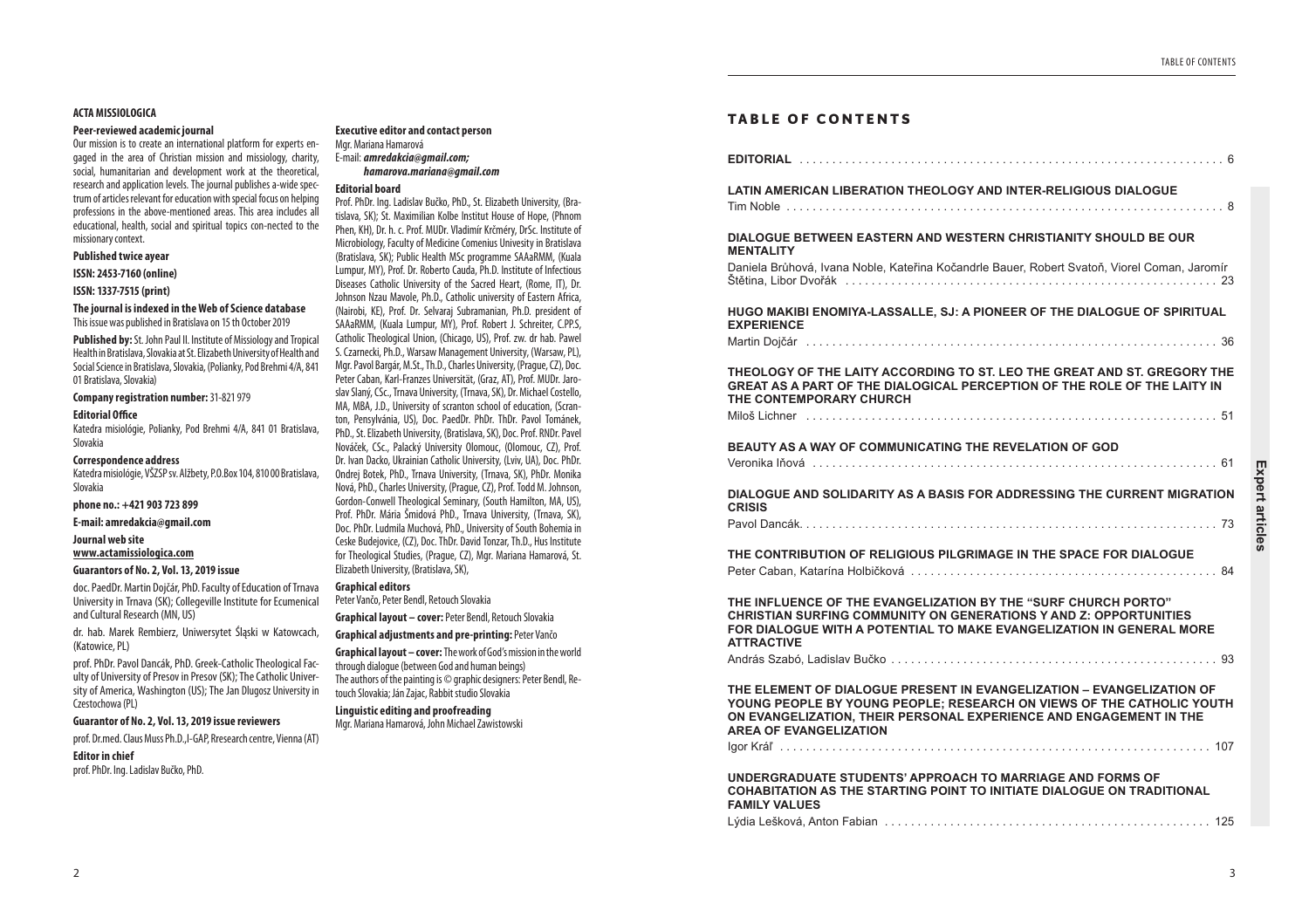| THE IMPORTANCE OF CHRISTIAN UNITY AND FAMILY LINKED TO SAINT PAUL THE<br>APOSTLE'S MESSAGE FOR EDUCATION AND DIALOGUE<br>Ján Ďačok, Urbanus Mwinzi Ndolo, Anton Lisnik, Jana Janičková, Renáta Jamborová, Stanislav<br>Vojtko, Annamária Naddourová, Helena Lukianová, Mária Jakculiková  138                                                                                 |                 |  |
|-------------------------------------------------------------------------------------------------------------------------------------------------------------------------------------------------------------------------------------------------------------------------------------------------------------------------------------------------------------------------------|-----------------|--|
| THE TOPIC OF SIN IN SELECTED VIEWS OF PAUL THE APOSTLE AND THE OPENING OF<br>A DISCUSSION WITHIN SPECIFIC DEMONSTRATIONS OF THE LOSS OF THE SENSE OF<br><b>SIN</b>                                                                                                                                                                                                            |                 |  |
| Ján Mašán, Matias Siagian, Juraj Dolinský, Zofia Szarota, Monika Nová, Marek Heczei, Andrej<br>Filipek, Milan Urbančok, Mária Nemčeková, Ivan Kráľ, Tomáš Jellúš  149                                                                                                                                                                                                         |                 |  |
| TODAY'S INFLUENCE OF THE APOSTLE PAUL ON THE EDUCATION OF CHILDREN AND<br>YOUNG PEOPLE AND ITS CONTRIBUTION TO DIALOGUE                                                                                                                                                                                                                                                       |                 |  |
| Vlastimil Dufka, Emmanuel Janagan Johnson, Bernardo Ramirez, Šimon Marinčák, Bohdan                                                                                                                                                                                                                                                                                           |                 |  |
| OPEN SPACE FOR A DIALOGUE ON THE CONSEQUENCES OF THE SECOND<br><b>DEMOGRAPHIC TRANSITION ON FAMILY</b>                                                                                                                                                                                                                                                                        |                 |  |
|                                                                                                                                                                                                                                                                                                                                                                               |                 |  |
| HEALTH CARE OF SLOVAK HOMELESS IN THE PERIOD 2015-2017: A SPACE FOR<br>A DIALOGUE IN INTERDISCIPLINARY COOPERATION AIMED AT EXAMINING ECONOMIC<br><b>ASPECTS</b><br>Martin Samohyl, Pavol Beno, Katarina Hirosova, Lubica Argalasova, Pavel Stukovsky, Lucia                                                                                                                  | Expert articles |  |
| EARLY DETECTION OF ADVERSE THERAPY REACTIONS IN ORPHAN CHILDREN WITH<br><b>AIDS (SHORT COMMUNICATION)</b>                                                                                                                                                                                                                                                                     |                 |  |
| Peri Haj Ali, Selvaraj Subramanian, Veronica Sladeckova, John Bzydzovsky, Barbara Durcova,<br>Zuzana Kubalikova, Michael Olah, Ludmila Matulníkova, Vladimir Krcmery, Anton Doktorov,<br>Anna Beresova, Ferdinand Kubik, Milan Fula, Jana Otrubova, Dagmar Helena Kalatova, Eva<br>Kukuckova, Suzan Jurinova, Juraj Benca, Andrea Shahum, Leanghoin Hoin, Saoseng Seta. . 184 |                 |  |
| MEDICAL ASSISTANCE – IN – DYING: THE CONFLICT BETWEEN THE PRINCIPLES OF<br>AUTONOMY AND NON – MALEFICENCE AND THE NEED FOR A DIALOGUE                                                                                                                                                                                                                                         |                 |  |
|                                                                                                                                                                                                                                                                                                                                                                               |                 |  |
| AUTHENTIC MULTICULTURAL EDUCATION IN THE PROCESS OF EDUCATION OF<br>KIDS AT SCHOOLS: THE SEARCHING FOR ALTERNATIVES TO OPEN AND EFFECTIVE<br><b>INTERCULTURAL DIALOGUE LEADING TO NON-DEFORMED PERCEPTION OF</b><br><b>MULTICULTURALISM</b>                                                                                                                                   |                 |  |
|                                                                                                                                                                                                                                                                                                                                                                               |                 |  |
| <b>QUALITY IN LONG-TERM CARE: CENTRAL EUROPEAN PEOPLE-CENTRED</b><br>ASSESSMENT PRINCIPLES AND THEIR CALLS FOR AN EFFICIENT INTERDISCIPLINARY<br><b>DIALOGUE</b>                                                                                                                                                                                                              |                 |  |
|                                                                                                                                                                                                                                                                                                                                                                               |                 |  |

| THE IMPORTANCE OF DIALOGUE AND RESPECTING ANTHROPOLOGICAL AND<br><b>CULTURAL ASPECTS IN THE EVANGELISATION OF ROMA</b><br>DIALOGUE WITHIN THE SUPPORTING SCIENCES WITH AN EMPHASIS ON L.M.A.A.<br>- "LITE AND MOVE TO ADVANCE IN AGE": A STAGE OF LIFE SPECIFIC AND AN<br>INDICATION SPECIFIC INTERVENTION FOR PHYSICAL ACTIVITY AND HEALTHY EATING<br>FOR OVERWEIGHT AND OBESE PEOPLE IN THE NEW EASTERN STATES OF GERMANY<br><b>MOTIVATION TO VOLUNTEERING IN DEVELOPING COUNTRIES</b><br>OPPORTUNITY FOR A DIALOGUE ON THE CURRENT DEPICTIONS OF HOLINESS:<br>HUMANNESS AS AN IMAGE OF PROFANE HOLINESS IN THE WORKS OF MILAN RUFUS<br>Michaela Kušnieriková …………………………………………………………………………… 229 | Expert articles        |
|---------------------------------------------------------------------------------------------------------------------------------------------------------------------------------------------------------------------------------------------------------------------------------------------------------------------------------------------------------------------------------------------------------------------------------------------------------------------------------------------------------------------------------------------------------------------------------------------------------------------------------------------------------------------------------------------------|------------------------|
| ESSAYS IN ECUMENICAL THEOLOGY I. AIMS, METHODS, THEMES, AND CONTEXTS.<br><b>Ivana Noble</b><br>LEIDEN   BOSTON: BRILL ACADEMIC PUBLISHERS, 2018, VIII, 286 PP.<br>ISBN 978-90-04-38108-7<br>SULPICIUS SEVERUS ŽIVOT SVÄTÉHO MARTINA Z TOURS. [SULPICIUS SEVERUS THE<br>LIFE OF ST MARTIN OF TOURS].<br>Miloš Lichner<br>Trnava: Dobrá kniha, 2019. 206 pp. ISBN 978-80-8191-189-7<br>KVALITA ŽIVOTA RODÍN S DIEŤAŤOM SO ŠPECIFICKÝMI POTREBAMI. [THE QUALITY OF<br>LIFE OF FAMILIES WITH CHILDREN LIVING WITH SPECIAL NEEDS].<br>Mária Šmidová, Margita Kollárová, Marek Šmid<br>Trnava: Dobrá kniha, 2019. 105 pp. ISBN 978-80-8191-192-7                                                        | <b>Reviews</b>         |
| REFLECTIONS ON THE CONFERENCE HOW DISCERNMENT BETWEEN GOOD AND EVIL<br>SHAPES THE DYNAMICS OF THE HUMAN JOURNEY<br>"THERE ARE SOME VALUES WORTH FIGHTING FOR YOUR ENTIRE LIFE": AWARDING<br>OF THE HONORARY DEGREE OF DOCTOR HONORIS CAUSA                                                                                                                                                                                                                                                                                                                                                                                                                                                        | Interesting activities |
| DIALOGUE LIES IN THE EFFORT TO LOOK AT THE WORLD THROUGH ANOTHER<br><b>PERSON'S EYES - AN INTERVIEW</b>                                                                                                                                                                                                                                                                                                                                                                                                                                                                                                                                                                                           | Interview              |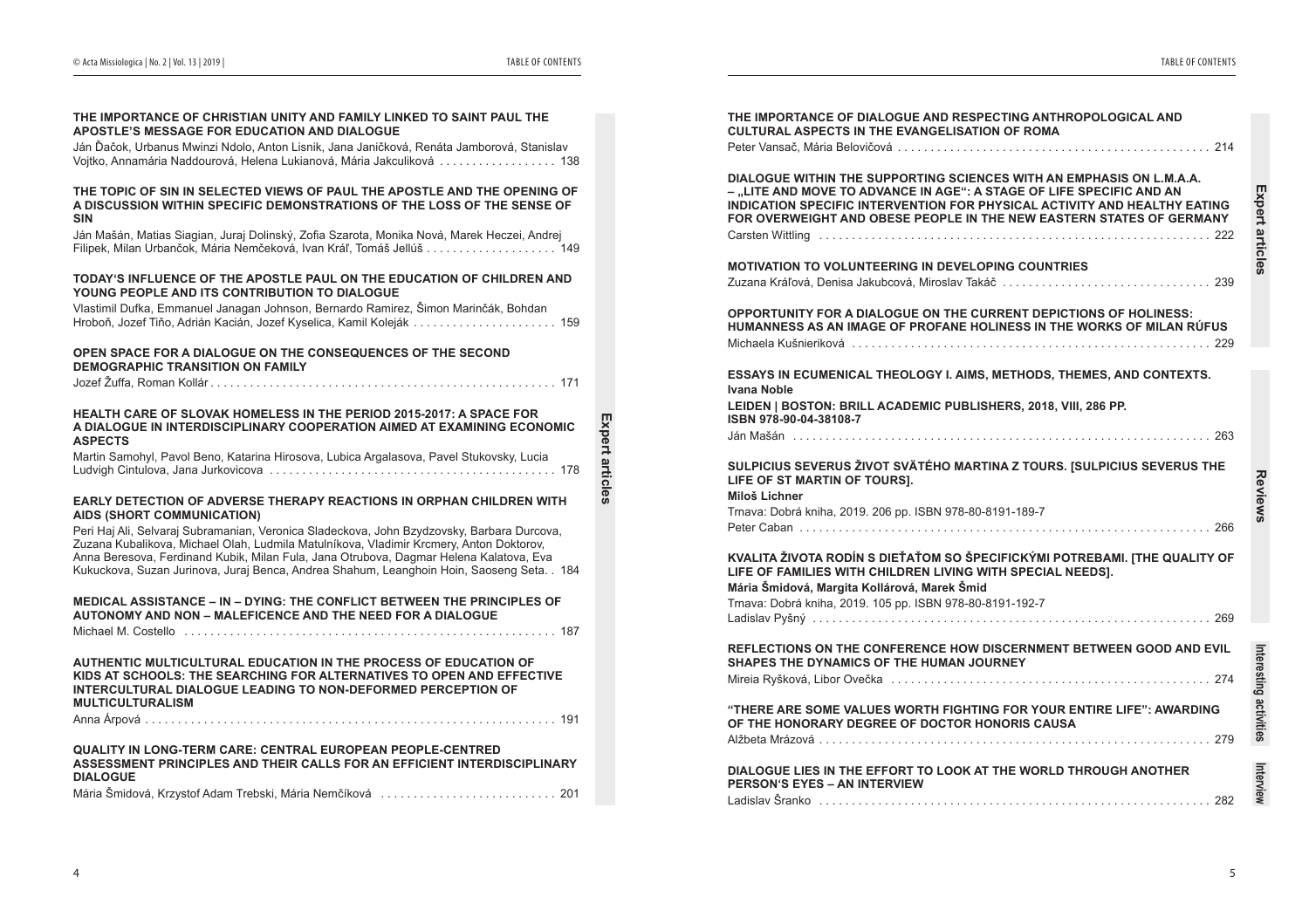Gaudium et spes. http://www.vatican.va/archive/hist\_councils/ii\_vatican\_council/documents/vat-ii const\_19651207\_gaudium-et-spes\_en.html

Kačinová, Viera. "Rozvoj mediálnych kompetencií u 15 – 18 ročných adolescentov a možné spôsoby ich rozvíjania v rámci inštitucionalizovanej výučby mediálnej výchovy na stredných školách." In Adolescenia, Aktuálne otázky predčasného a predĺženého dospievania : Zborník referátov z konferencie. Bratislava : Slovenská spoločnosť pre rodinu a zodpovedné rodičovstvo, 2006.

Katechizmus katolíckej Cirkvi. Trnava: SSV, 1999. b. 1849 – 50.

Krupa, Jozef. Pôvodca večnej spásy. Bratislava: Univerzita Komenského, 2004.

Ondrejkovič, Peter. Globalizácia a individualizácia mládeže. Bratislava: VEDA, 2002.

Ondruš SJ, Rajmund. **"**Život bez mravných noriem?**"** Svedectvo viery, 2 zväzok, Ľudská a kresťanská mravnosť (Dobrá kniha, Trnava 1992.

Petrek, Jozef. "Predstavenie výchovy k bratstvu medzi dospievajúcimi." In Adolescenia, Aktuálne otázky predčasného a predĺženého dospievania: Zborník referátov z konferencie. Bratislava: Slovenská spoločnosť pre rodinu a zodpovedné rodičovstvo, 2006.

Radková, Libuša. et al., "The impact of Christian-based leisure peer activities in the incidence of social pathology among youth." In Etické otázky socializácie sociálnej práce a príbuzných odborov edited by Antonín Kozoň et al., Trenčín: SpoSoIntE, 2013.

Sayers, Dorothy L. Víra nebo chaos? Universum, Praha 1948.

Šmidová, Mária, Trebski Krzysztof and Žuffa, Jozef. Vybrané aspekty sociálnej starostlivosti o seniorov a dlhodobo chorých.

http://tftu.sk/sites/default/files/publikacie/Vybran%C3%A9%20aspekty%20soci%C3%A1lnej%20starostlivosti%20o%20seniorov%20a%20dlhodobo%20chor%C3%BDch.pdf

Sheen, Fulton J. Život Krista. Trnava: Dobrá kniha, 1998.

Veritatis splendor. http://w2.vatican.va/content/john-paul-ii/en/encyclicals/documents/hf\_jp-ii\_ enc\_06081993\_veritatis-splendor.html

Žárnay, Štefan. "Problémy adolescentnej mládeže ako výzvy pre politiku štátu voči mládeži." In Adolescenia, Aktuálne otázky predčasného a predĺženého dospievania : Zborník referátov z konferencie. Bratislava: Slovenská spoločnosť pre rodinu a zodpovedné rodičovstvo, 2006.

**TODAY'S INFLUENCE OF THE APOSTLE PAUL ON THE EDUCATION OF CHILDREN AND YOUNG PEOPLE AND ITS CONTRIBUTION TO DIALOGUE\*** <sup>434</sup>

# $\frac{1}{2}$

Vlastimil Dufka <sup>⊠ 1</sup>, Emmanuel Janagan Johnson <sup>2</sup> Bernardo Ramirez <sup>3</sup> Šimon Marinčák <sup>1</sup>, Bohdan Hroboň <sup>1</sup> Jozef Tiňo <sup>1</sup>, Adrián Kacián <sup>1</sup>, Jozef Kyselica <sup>1</sup>, Kamil Koleják <del>'</del>

- **1 Trnava university, Faculty of Theology, Trnava (SK)**<br><sup>2</sup> The University of the West Indies (JM)
- The University of the West Indies (JM)
- <sup>3</sup> University of Central Florida (US)
- <sup>4</sup>Constantine the Philosopher University in Nitra (SK)

**Submitted: 15 April 2018 Accepted for publication: 17 December 2018** 

*First published: 15 October 2019 © Acta Missiologica |No. 2|Vol. 13|2019|*

### **Abstract**

**Background:** Paul's writings as a source of teaching and means of raising good and faithful young people, despite their vastness and complexity, are useful in shaping young people's character and personality. Therefore, the basic knowledge of this apostle should be included in the family educational system and in the basic religious knowledge of the believer. Suitably, in the family education, this apostle can be made visible and worshipped for his liturgical feasts, or, for example, by various quotations from his letters, which may be present in the family home and thus offered for reflection and formation. His writings are cited in the documents of the Church, Popes, and in the theological books, articles, scripts, or other Christian-oriented literature. St. Paul's personality speaks to us in its depth also nowadays. His personality is exceptional, almost inimitable, but still very stimulating. The objective of the article is therefore to describe St . Paul as a possible example for contemporary educators and teachers. The article will also point at some of the relevant aspects of Paul's teachings in the context of updating his impact on education of children and youth and the contribution to dialogue .

**Conclusion:** From the viewpoint of the implications for further research the article suggests the preparation of studies individually analysing the teachings of St. Paul that could be beneficial for both the educational process and Christian education. In this context, it is also necessary to undertake a more in-depth analysis of his teaching in such a way as to enable us to understand comprehensively how the Apostle Paul loves the Church and brings his people closer to God and to each other through his explanations and considerations . And then to apply this understanding through dialogue, expert discussions and reflections in practice and also in Christian pedagogy and education.

 **\* This article has been supported by the Slovak Research and Development Agency under the contract no. APVV-17-0001** 

**Expert articles**

Expert article

<sup>✉</sup> **Contact on all authors: Prof. Vlastimil Dufka SJ SLD. – email: vlastodufka@gmail.com Dr. Emmanuel Janagan Johnson, Bernardo Ramirez, M.D., MBA, PaedDr. Šimon Marinčák, PhD., Ing. Bohdan Hroboň, PhD., MA., Doc. Dr. Jozef Tiňo, PhD., Doc. RNDr. Adrián Kacián, PhD., Doc. ThDr. Jozef Kyselica SJ, PhD., MUDr. Koleják Kamil PhD.**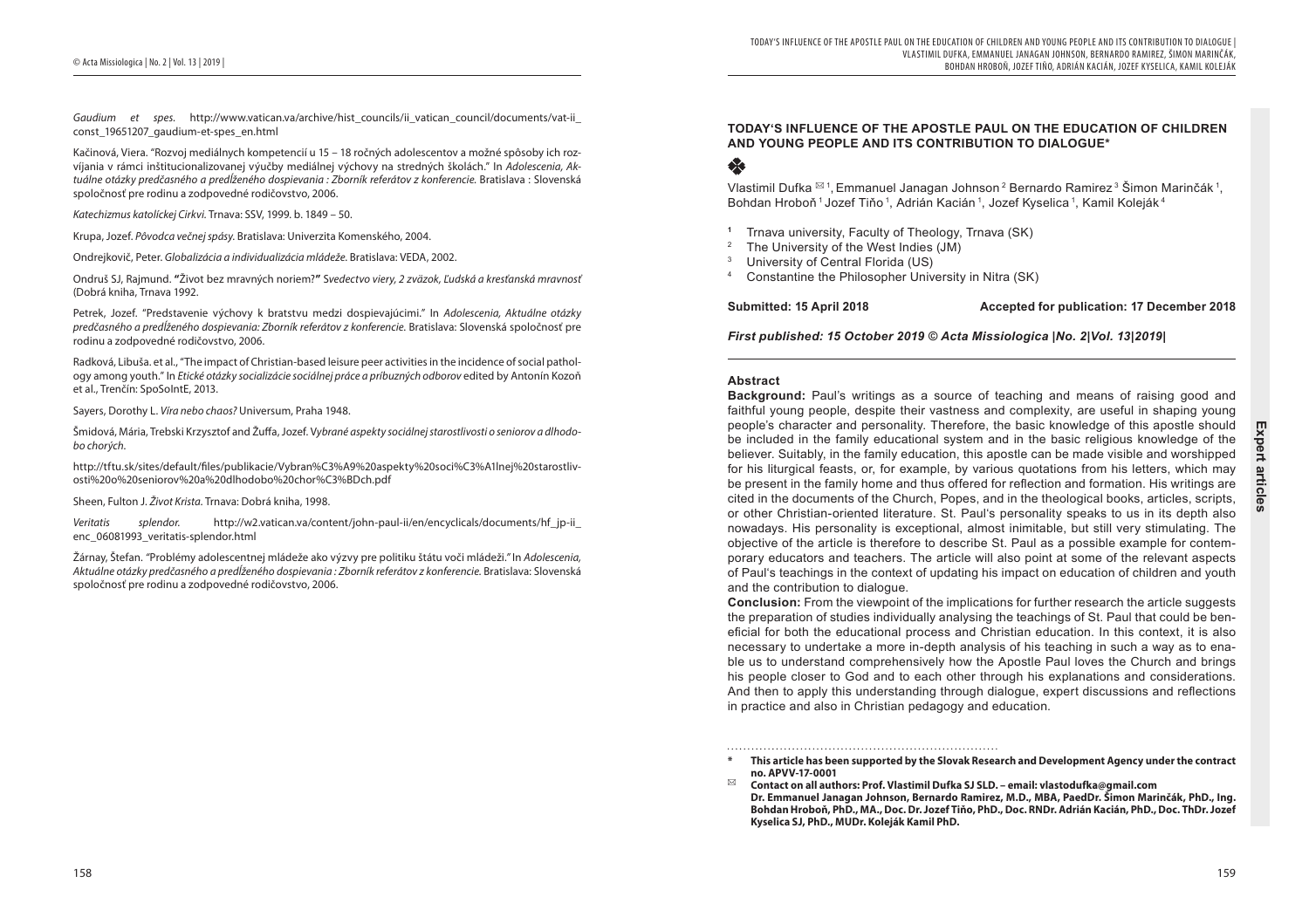**Keywords:** The teachings of St. Paul – Influence on education – Role model – New generations - Pedagogy.

### *Introduction*

Children and young people need role models they could follow. St. Paul can be such role model for Christian youth and children. Although he lived in the first century, i.e. in a completely different time than we live today, his ideas and values are still relevant to the contemporary world of youth education. This world offers upbringing through computers, games and technology, which can be thin ice that breaks easily when one steps on it and finds dirty water beneath it. Christian education, also with the help of the Apostle of Nations in this complex world, wants to help avoid the thin ice on which today's children and youth often play . Underneath there is the danger of bad society, drugs, alcohol, spoiled and ruined lives .

One does not become a teacher or educator for nothing; it is a profession that must be performed with love. He/she can then successfully pass on to others the knowledge necessary for their lives and thus shape future generations. The relationship between a teacher and a pupil can be very similar to the relationship between a parent and a child. Just as the father sees himself in his son, the teacher can see himself in his pupil. Paul is the teacher of the nations because he preached the gospel to various people of different cultures . For the Church communities he visited and to whom he addressed his letters, he appears as a teacher who leads, forms and educates, as he saw himself in them. The objective of the article is to describe St . Paul as a possible model of a teacher for contemporary educators and teachers .

### *The role of educators following Paul's example*

The role of educators following Paul's example already in the ancient antiquity, in addition to philosophy as a science that seeks the truth, loves the truth, the interest in education, they called *paideia*, comes to the forefront*.* "Paideia is an expression that cannot be translated but only interpreted. (...) It is a process of the sensation of the soul, of metanoia, of transformation, which is carried out in the process of education so that the educated knows himself, his opportunities and can realize them meaningfully. (...) *Paideia* is a form of "soul care", a basic educational activity that aims to awaken and mobilize mental powers to develop being in the sense of "being human"."435

The educator tries to influence the character of the educated and to shape his behaviour. The educator can be an individual, but also a group or a community that has certain opinions and rules that create a certain educational environment . The most important role is played by those who spend the most time with the educated. They are not only educators, but also the government with its collection of laws and, last but not least, the Church, religious communities, groups of various interests, friends, classmates, and especially parents . "It has been proven by a number of researches that we adopt the basic rules of how and what to think, feel and do based on early family experiences. What thoughts, feelings, and actions are acceptable, how and under what circumstances the generally valid ways of interaction and basic attitudes are to be expressed - all of this is stored in our early and recurring transactions with parents."436 To some extent, every person can influence the lives, the attitudes,

behaviour and the lives of people in his vicinity. It can include transfer of information, knowledge, but also experience, different models of behaviour, life attitudes or values .

The task of the educator and teacher firstly is to pass on knowledge or act as behavioural example. Other factors are also needed to succeed. It is the overall personality of the educator or teacher, his particular charm by which he can get attention of the pupils and win them. The teacher must possess necessary knowledge, skills and talents who cannot pass on to others because he cannot pass what he does not have himself. It is not only his preparation, which can be long-term or short-term, but it is also a certain natural dimension – the ability of the educator, which cannot be learned, as it is the gift, the talent with which he was born . It is the ability to lead and have a natural authority . An important part of his success is his ability to motivate others. "Motivation comes from the Latin word "*motivus*" – inducing movement. Indicates a set of processes that are involved in the intensity, direction and way in which proceedings are conducted. In its essence, it is an internal force that energizes the body. Motivation is also defined as the strength in an organism that activates or directs behaviour towards certain goals. It can be an object or a result that the motivated behaviour is focused on."437

Methods of raising children must be changed as they grow up.

In particular, Christian upbringing must contain the dimension of love. It is not only about passing on knowledge, but also about passing on yourself-your life. *So we cared for you. Because we loved you so much, we were delighted to share with you not only the gospel of God but our lives as well* (*1Thes* 2:8). Without the emotional upbringing that children and adolescents need to feel, they could grow into insensitive people, unable to embrace or caress their own children. This love must be unconditional. "If we love unconditionally, we demonstrate our love for the child no matter what is happening. We show him that we love him no matter what he looks like; regardless of its positive characteristics, shortcomings or limitations; no matter what we want it to be; and - what is the most difficult thing – no matter how he behaves."438 Every child is unique and therefore needs a special approach, especially from parents, where this is more possible than in a school where there are many children or students. "For a child to feel love, we must learn to speak his unique language of love. Every child perceives love in his own special way. There are basically five languages in which children (and indeed all people) express and understand emotional love. These are: physical contact, words of assurance, attention, gifts and deeds of service."<sup>439</sup>

At the same time, educators must not forget their own example, which the children follow very closely. For example, they may ask: "Our daddy forbids us from eating chocolate and he can smoke?" In children, naturally, the authority of parents, which many times has an imperative character, works, but in the case of young people it is different. Young people "listen to everything carefully, learn everything, but cannot accept it when our words are in conflict with our actions."440 On following the example of a teacher St. Paul writes to his disciple Timothy: *You, however, know all about my teaching, my way of life, my purpose, faith, patience, love, endurance, persecutions, sufferings* (*2 Tim* 3:10).

The advantage of Christian education is that educators can rely not only on their own strength but also on God's help. The Christian educator should try to make the child or young

<sup>435</sup> M. Mráz, "Antické inšpirácie výchovného procesu", in O výchove v rodine : Zborník referátov z konferencie, (Bratislava: Slovenská spoločnosť pre rodinu a zodpovedné rodičovstvo, 2001). 49 – 50.

<sup>436</sup> P. Šulák, "Rozvoj osobnosti a socializácia detí," in Nová evanjelizácia: Zborník sympózia s medzinárodnou účasťou. (Bratislava: Teologický inštitút sv. Alojza Spoločnosti Ježišovej na Slovensku, 1994). 131.

<sup>437</sup> Jozef Daniel, Prehľad všeobecnej psychológie (Nitra: Enigma, 2003). 116.

<sup>438</sup> Gary Chapman and Ross Campbell, Děti a pět jazyků lásky (Praha: Návrat domů, 2007). 14.

<sup>439</sup> Gary Chapman and Ross Campbell, Děti a pět jazyků lásky, 13.

<sup>440</sup> Guy Gilbert, O dětech a výchově (Praha: Portál, 2009). 44.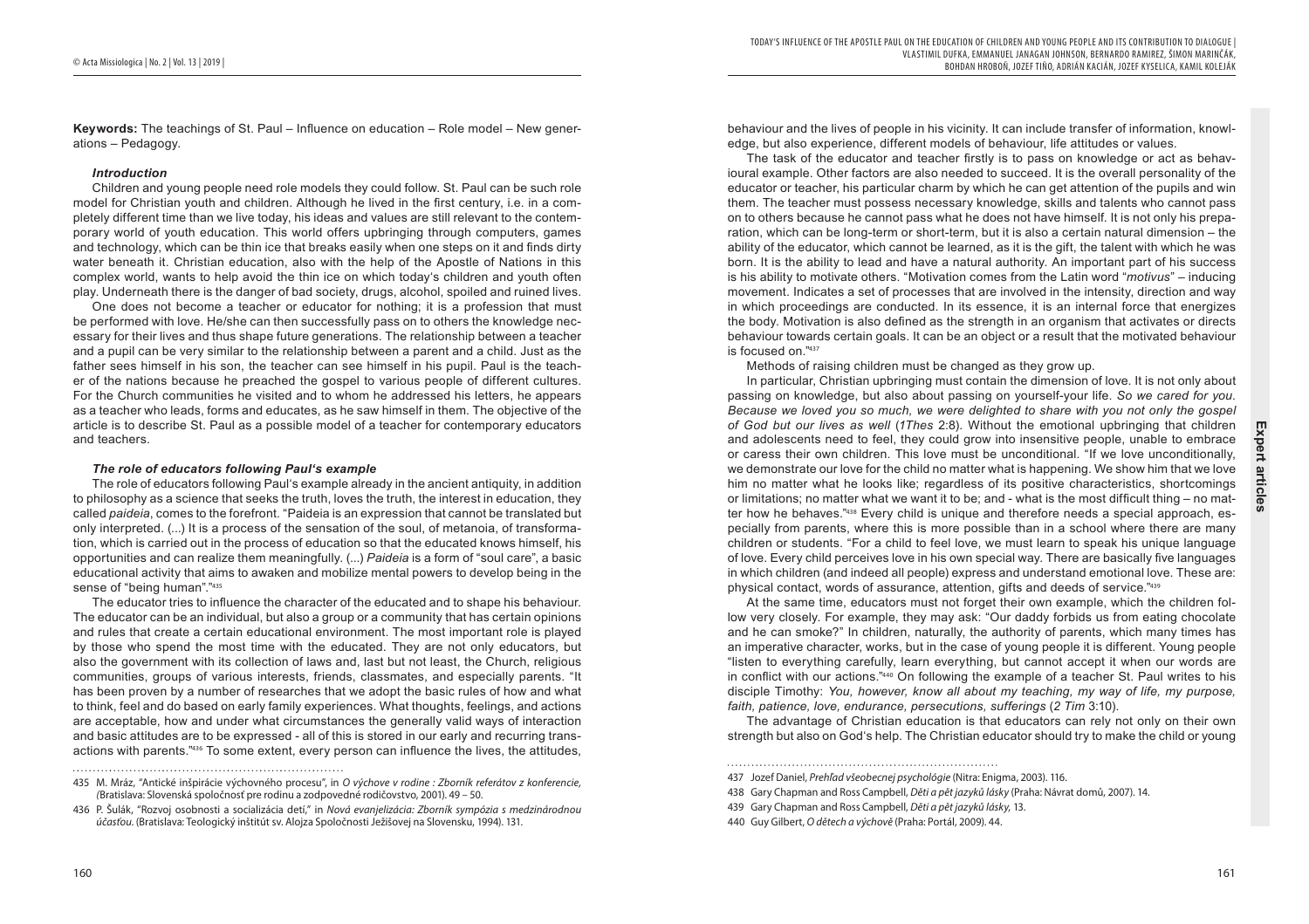person resemble Christ. "The very and immediate aim of Christian education is to work with the grace of God to create a true and perfect Christian, i.e. Christ himself in the people newly born during baptism according to the stunning expression of the Apostle: My dear children, for whom I am again in the pains of childbirth until Christ is formed in you" (*Gal* 4:19). (See *Divini Illius Magistri*)*.* Theology has the following thesis – grace follows nature, so no one can be a good Christian unless he is a good man first. The true Christian, the fruit of Christian education, is therefore a supernatural man who thinks, judges and acts persistently and consistently according to the principles of common sense, illuminated by the supernatural light of the example and teaching of Christ, or according to today's common expression: he is perfect, noble person. (See *Divini Illius Magistri*)*.*

Although parents and teachers, as the most important educators, strive to give children and young people the best education, they encounter competition from the environment and the influence of their peers, who can offer completely different values than those required in education. The current trend is that children and young people tend to compare themselves in everything. Especially in what to wear, what food and where they can afford to buy and the like. Educating responsible children and youth "in a culture that encourages selfish consumption of everything the world has to offer and in a culture in which so many people fear losing their status among peers requires considerable courage ."441 The efforts to raise children into good citizens depend first and foremost on us as the citizens, and consequently on whether we have the courage to put high demands on ourselves and on the future young generation. In other words, educators sometimes have hard times resisting the pressure of the environment and the era and not to allow everything to those whom they lovingly lead to the desired educational goal. It was beautifully expressed by St. Paul: *Preach the word; be prepared in season and out of season; correct, rebuke and encourage—with great patience and careful instruction. For the time will come when people will not put up with sound doctrine. Instead, to suit their own desires, they will gather around them a great number of teachers to say what their itching ears want to hear* (*2Tim* 4:2 – 3).

### *Paul – teacher of gratitude and diligence*

In his writings, Paul not only elaborated the doctrine of the Church, but expressed gratitude to individual church communities, to which he himself leads others by his personal example *–* by often calling out gratitude to God (cf. Rom 1, 8; 6, 17; 7, 25; 1Kor 1, 4; 15, 57; 2 Cor 2, 14; 8, 16; 9, 11; 9, 15; 2 Thes 1, 3; 2, 13; 1 Tim 1, 12). Gratitude in Latin *gratitudo* is derived from the word *gratia*, grace . Gratitude according to this etymology is a response to grace. Although we must also be grateful for the gifts that others give us because they are obliged to give them to us, i.e. for we are, in fact, according to this meaning, gratitude most applicable to the gift given free of charge . Young children are accustomed at an early age to receive everything from their parents or educators . It is natural for them that others take care of them and give them everything they need for a happy life. Children have no natural instinct of gratitude. As they learn to talk, walk, as they learn hygiene habits, it is necessary to teach them to be grateful for everything they receive. Only then will they realize that they would not even have to, and learn to value the work of other people, and later their own. Children should be grateful to their parents, especially for intangible gifts, by knowing through their experience that their parents would also sacrifice their lives for them. This was also experienced by St. Paul: They risked their lives for me. Not only I but all the churches of the

*Gentiles are grateful to them (Rom 16:4).* A person who works can appreciate and be proud of the outcome of his work rather than a person who receives something that is ready. Here comes the gratitude by which one expresses that he did not have to get something, did not have it, but he has (received) it, for which he is grateful.

Paul's gratitude in his writings is directed mainly towards God, to which he encourages, but also gratitude to people (cf. *Flp* 4:9; *Rom* 16:4). We express our gratitude to God especially in the liturgy of the Holy Mass (cf. *KKC* 1148). In the Catechism of the Catholic Church it is written that the fourth commandment: "It request us to show respect, kindness, and gratitude to grandparents and ancestors. Finally, it also applies to the obligations of pupils to teachers, employees to employers, subordinates to their superiors, citizens to their homeland and to those who manage and govern it."442

Another dimension of Paul, which can be appropriately applied to the education of children and adolescents, is diligence.

*Christianity revolutionized the world of crafts and work. It was Christianity that began to proclaim the dignity of work, sanctification and mission. The Christian view of work gave meaning to every occupation, because by working one is perfecting oneself and serving others. (...) If some Christians in Paul's time thought it was no longer worthwhile to work because the day of Christ's coming (the end of the world) was approaching, Paul showed them by both the doctrine and work that they were wrong, and making a living makes sense.*<sup>443</sup>

Paul is not only the son of a Pharisee, he is not only a proclamator of the word who would live from his missionary proclamation of the Gospel, but he is also a hard-working person who values and calls for work. He made his living by the demanding work of tent manufacturing (cf. *Acts* 18:3; *1 Thes* 2:9; *1 Cor* 4:12). One's work is fulfilling and develops one's personality.

The work of young children is playing. It is important for the father to find time to play with his little baby because it is as important to him as the work is to adult. Gradually, it is necessary to engage the child in common household chores such as cleaning, bedding, waste disposal, washing dishes and the like.

Children need deeds of service rendered by adults. These services should correspond to the age of the children. Parents should do for children what they cannot do for themselves. When they are six, they no longer need to be fed. An eight-year-old can already make a bed. There is no need to wait for them to turn 18 to operate the washing machine. Parents who do not allow children to take care of themselves are crippling them.<sup>444</sup>

Through his work, the child becomes more aware of what others are doing for him and begins to appreciate it more . He is gradually getting rid of childish egoism . "The great mission of parents is to educate their children blissfully with their work and dedication and to teach them to have a positive and joyful attitude towards work and responsibilities."445 For adolescents, their situation changes when they have to think about their lifelong profession,

<sup>441</sup> William J. Doherty, Kdo koho vychovává? (Praha: Návrat domů, 2006). 132.

<sup>442</sup> Katechizmus Katolíckej cirkvi (Trnava: SSV, 1999) art. 2199.

<sup>443</sup> Štefan Kováč, Pro sacerdote (Topoľčany: Prima print, 1999). 255.

<sup>444</sup> Gary Chapman and Ross Campbell, Děti a pět jazyků lásky, 67 – 68.

<sup>445</sup> Štefan Kováč, Pro sacerdote, 256.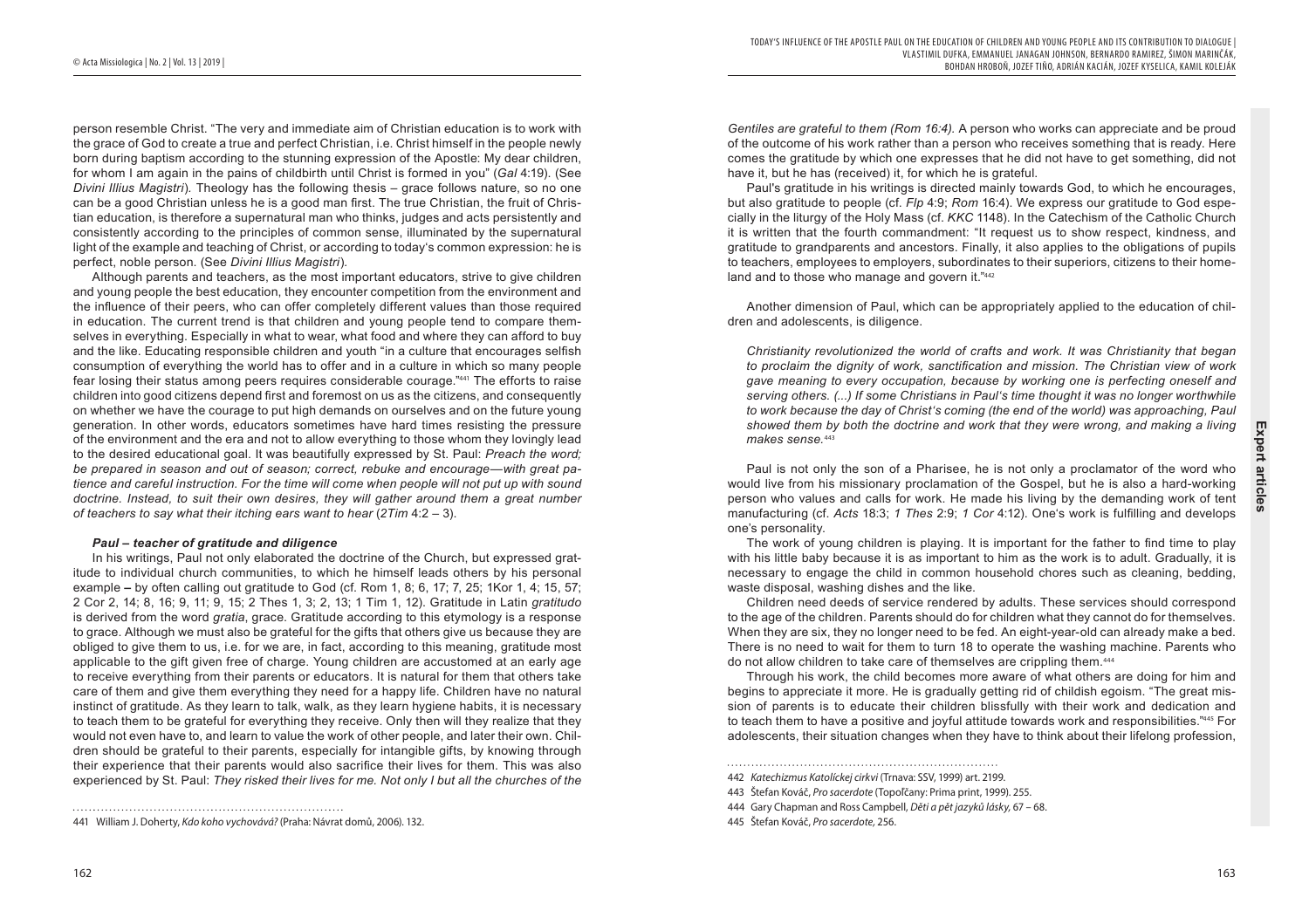their future job, before they start high school . Therefore, it is necessary to discover their abilities and talents already in childhood, to develop them as far as possible and not to put excessive demands on children. At present, the demands on education are increasing, and therefore the number of university educated people is increasing, which has an impact on both the economy and the family. People with university education thus fall into the process of individualization . "The almost massive approach to higher education, coupled with a longer period of residence in the education system and hence postponing economic activity, is particularly contributing to the process of individualization . This fact, education and time create favourable conditions for the processes of self-esteem and self-reflection, which almost always result in efforts to break free from the environment and the origin from which they originated."<sup>446</sup> Paul, as a great educator, is an example of a hard-working person, which is also required of the parents of children – to be a role model. Apart from personal examples of parents in hard work and good interpersonal relationships, it is very important for the child to have enough positive incentives in the family. (...) If a child is humiliated, insulted, and doubts about his abilities, his future, or his participation in society, the child also acts accordingly – begins to suffer from an inferiority complex . His parents have hurt him very and have badly prepared him for life.<sup>447</sup>

The school and education can also be considered as a duty for children and young people, as their work activity. Learning obligations result in that children and young people have responsibility, which is particularly important in the productive age at work. "Successful are those children who are gradually led to independence and self-responsibility for their work. If parents check all their homework, they go through all curricula of their children at home, go to school to be arrange for better grades, arrange for "protection", such parents almost confidently lead children to be irresponsible."<sup>448</sup>

The work is also associated with remuneration in the form of wages, which is the employer's duty towards the employee, as Paul writes: *Now to the one who works, wages are not credited as a gift but as an obligation (Rom 4:4)* . Unfortunately, it sometimes seems that children and young people are already motivated to work, learn and be successful, especially for money and welfare. If parents reward their children with money for their hard work and achievements at school, then they lead them to the greatest dependence, which is the love of money . Then spiritual values are lost and space for hedonism, materialism and egoism is created . *For the love of money is a root of all kinds of evil. Some people, eager for money, have wandered from the faith and pierced themselves with many griefs*(*1 Tim* 6:10). Guy Gilbert offers the following opinion: "In terms of , success', it usually refers to money. You have money, you're Someone. You have no money, you mean nothing, 'this thesis is constantly repeated to children and young people. I say that the strongest person in the world is the one who can despise money, because he will never want to buy anyone, nor will anyone buy him ."449 On the other hand, it is impossible to survive without money; money is reward for work done, it can be use in various ways – for good and bad purposes, it can be saved for worse times... Don Bosco, the great educator of the young in the nineteenth century, was able to use them in his educational system. "His desire was for the young to become

164 165

accustomed to behaving as if they were living in the world. Therefore, he taught them to save and handle the money . Every day, in addition to soup for lunch and dinner, he gave 25 centisims, for which they could buy bread and something extra. In any case, education towards responsibility with Don Bosco goes through trust. In 1849 he entrusted all the money to the community at Valdocca Buzzeti. And Giuseppe Buzzeti was only 17 years old." 450

Many young people now desire to live in prosperity but without work. Modesty and humility seemed to have vanished from them, and were consumed by their spirit of consumer society. This era raises the question of what one must have to be happy. As if we did not even exist if we do not own the latest models of the trading market. Although many obstacles are nowadays in the way of educational activity, parents must firmly and confidently raise children to the basic values of human life. Children are to grow up in the right freedom for material values so that they can accept a simple and sober way of life, believing that 'man is more worthy of what he is than he has'. (See: *Familiaris consortio*). Another serious reason, apart from worsening health and lack of jobs, why young people do not work is their own laziness . Especially the present time creates suitable conditions for laziness of children and youth. Computer games and television are often their main employers. Paul responds to this problem in the *Second Letter to Thessalonians*: *For even when we were with you, we gave you this rule: "The one who is unwilling to work shall not eat." We hear that some among you are idle and disruptive. They are not busy; they are busybodies. Such people we command and urge in the Lord Jesus Christ to settle down and earn the food they eat* (*2 Thes* 3:10 – 12).

*Updating the influence of the Paul on the education of children and youth and its contribution to dialogue*

Out of the wisdom of the Apostle Paul, the Church has drawn throughout her history. He and his spiritual heritage are still up-to-date and provide room for inspiring dialogue <sup>451</sup>, therefore we will have a look at some of the relevant aspects of his teaching in updating his impact on child and youth education and its contribution to dialogue .

St. Paul's teachings could have been used by the Church for the good of people and society, but it has also been the subject of individual interpretation and adaptation, which has often been dangerous in the Church. "Augustine's theology is not conceivable without Paul's rediscovery, and even less a breakthrough in the reformist knowledge of Luther and Calvin; nor the John Wesley movement in England a few centuries later. Finally, let us remind you of that the dialectical theology, without which the Church would have been unthinkable opposition to the seduction and delusion of national socialism, announced its arrival with a revolutionary new interpretation of the letter to the Romans by Karl Barth."<sup>452</sup>

Paul's writings are not to compete with the gospel of Christ, nor does he want to compete for popularity with Jesus in the Church. For he did not come to preach any gospel other than Christ, nor to anyone else but Christ alone. "Paul, of course, is not interested in Christ as a historian, does not collect all the details of Jesus' life, he does not want to describe in detail his life, his habits, and his whole work. He does not want to reconstruct any true historical picture. «If we also knew Christ by flesh, we do not know now,» he writes later. (...) Paul's testimony of historical Christ is all the more valuable because he struggled a long

<sup>446</sup> Peter Ondrejkovič, Globalizácia a individualizácia mládeže (Bratislava: VEDA, 2002). 78.

<sup>447</sup> See: Ľudovít Repáň, Psychológ bez čakárne (Bratislava: Obzor, 1980).

<sup>448</sup> H. Gottweisová, "Hodnoty života ako východisko z civilizačných rizík," in Dialóg rodičov s dospievajúcimi (Bratislava: Slovenská spoločnosť pre rodinu a zodpovedné rodičovstvo – Slovenská rada rodičovských združení – Metodické centrum Bratislava II, 1998). 57.

<sup>449</sup> Guy Gilbert, O dětech a výchově, 51.

<sup>450</sup> Bruno Ferrero, Šťastní rodičia (Bratislava: Don Bosco, 1998). 129.

<sup>451</sup> Benedikt XVI. Myšlenky o svatém Pavlovi (Praha: Paulínky, 2009). 7.

<sup>452</sup> G. Bornkamm, Apoštol Pavel (Praha: Kalich, 1998). 20.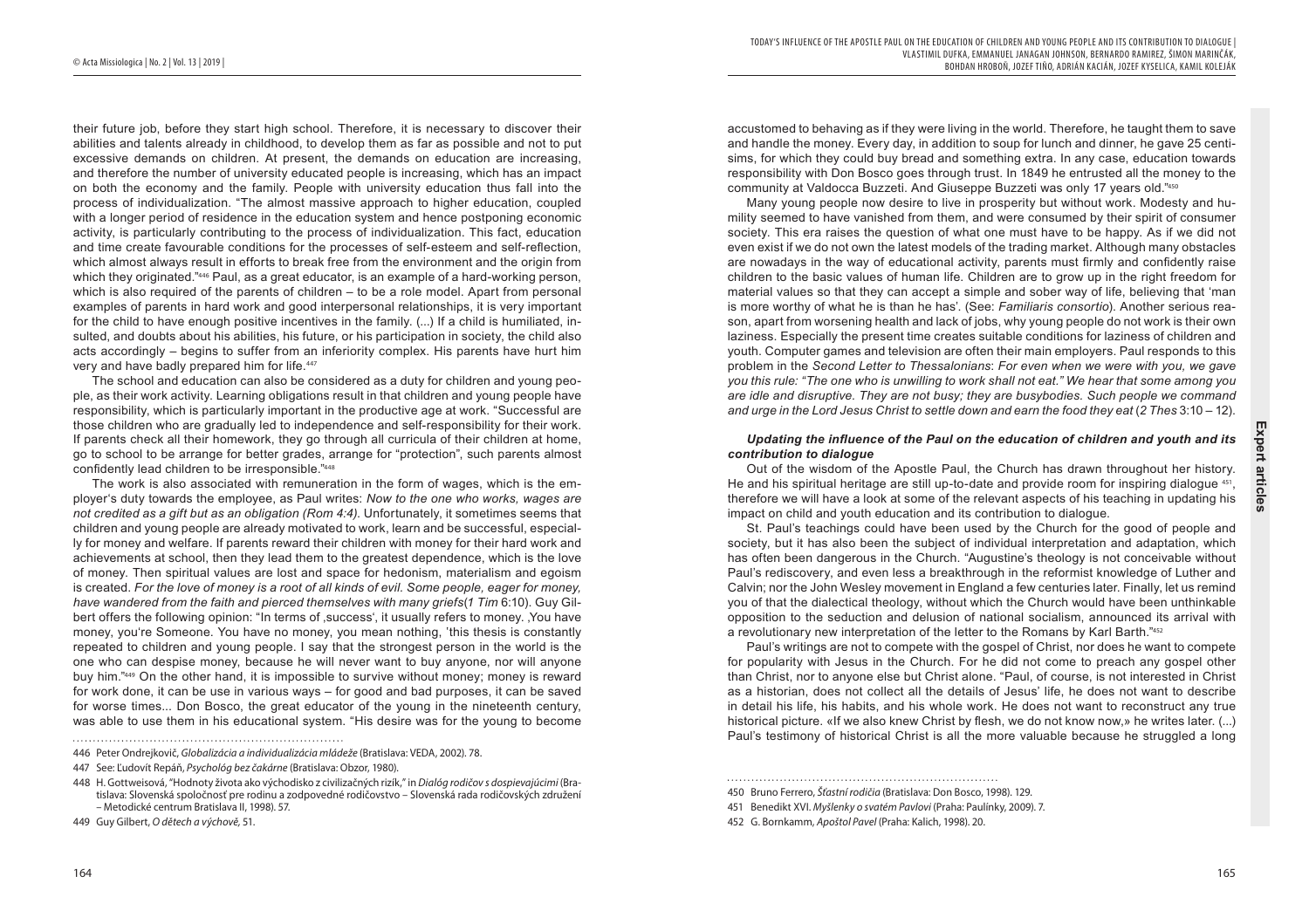way to it."453 It was a struggle for accepting Jesus and his Church as his own. Even this dramatic struggle, first of all the persecutor of the Church and later its loving son, is a living example even today for the education of especially young people who as if were persecuting the Church with their attitudes because they do not understand it and might want to be full of good and holy people.

How can Paul be a role model and educator for contemporary children and youth when the world in which he lived is diametrically different to the present? "The world to which his letters were written was in many ways different from the world of today. But not in everything. In his time, Paul met those who knew Judaism and thought that they could not learn anything new. (...) Even today, the Gospel proclamator encounters people who think they know Christianity (though it is not so) and do not expect anything new and inspiring for their lives."454

Presence of St. Paul in the Church can be witnessed by his liturgical memories during the church year: the Feast of the Conversion of St. Paul - 25 January and 29 June, when St. Paul together with St. Peter are celebrated by the whole Church. Clement of Rome wrote about Paul: "Because of jealousy and outrage, Paul was obliged to show us how to earn the reward for patience... After preaching righteousness to the whole world and arriving at the very edge of the West, he undertook martyrdom before the rulers; so he left this world and reached a holy place, and thus became the greatest pattern of perseverance."<sup>455</sup> His shining example attracts many even today. If his teaching is difficult, his adherence to Christ is a simple enough expression of his person, offering us the basis of his pedagogy, as he writes in a letter to Corinth: *Follow my example, as I follow the example of Christ.* (*1Cor* 11:1; also cf . *1Cor* 4:16; *Flp* 3:17). During the opening of the Year of St. Paul on 28 June 2008 the Pope Benedict XVI said: "Dear brothers and sisters, as in early times, today too Christ needs apostles ready to sacrifice themselves. He needs witnesses and martyrs like St. Paul: a former violent persecutor of Christians, when he fell to the ground dazzled by the divine light on the road to Damascus, did not hesitate to change sides to the Crucified One and followed him without second thoughts. He lived and worked for Christ, for him he suffered and died. How timely is his example today!"<sup>456</sup>

Paul's writings as a source of teaching and means of raising good and faithful young people, despite their vastness and complexity, are useful in shaping young people's character and personality. Therefore, the basic knowledge of this apostle should be included in the family educational system and in the basic religious knowledge of the believer. Suitably, in the family education, this apostle can be made visible and worshipped for his liturgical feasts, or, for example, by various quotations from his letters, which may be present in the family home and thus offered for reflection and formation. "The Apostle Paul is an exceptional, almost inimitable, but very stimulating figure for us. He stands before us as an example of total devotion to the Lord and His Church, but also of great openness to humanity and human cultures . So it is right not only to give him a special place in our esteem, but also to try to understand what he wants to tell us  $-$  the Christians." $457$ 

454 Aleš Opatrný, Apoštol Pavel (Kostelní Vydří: Karmelitánské nakladatelství, 2008). 5.

New generations represent the potential strength and hope of humanity's future. It is they who will draw on the wisdom of previous generations and the education they can give them today. Looking at today's hope of the world and the Church we have in young people, many can be fearful because they see many young people without a vision of their future, bored and uninterested, a computer generation of many individuals who are often lazy and egoistic . Some countries, especially developing countries, have more than half the population under twenty-five or thirty years. This means millions and millions of children and young people preparing for their adulthood future. (...) These innumerable young people, though dominated by insecurity and fear, or by escaping into indifference and the drug, even tempting nihilism and violence, are largely a force that wants to build a future civilization in the midst of considerable risks. (See *Catechesi tradendae*).

If the pessimistic view of the future prevails in some general views on young people today, it should be pointed out that this is a mistake that has appeared in all periods of mankind: Contemporary youth is rude, ridiculed by authorities and has no respect for the elderly. It does not stand up when an elderly enters the room, talks back to the parents and has fun instead of work. It is completely spoiled *Socrates (469 - 399* BC) (...) These young people are bad to the bone. Young people are malicious and lazy. They will never be like young people in the past . Today's generation cannot preserve our culture .458 "*A clay plate found in the ruins of Babylon, 3000 years old."* <sup>459</sup>

However, it is important to realize that "*reflections, discussions, and various controversies about the moral state of society, now or in the past, have been and are an integral part of all human history since our ancient ancestors came to a state of self-awareness. Nowadays, when "everything is allowed", one is increasingly asking for a reassessment of the values we have lived with. New values should lead mankind out of a situation in which man is, due to the overestimation of his abilities, but mainly the position of material values on the highest pedestal. One wants values that respect human dignity, and these moral values should become an essential concern of man and the social community.*<sup>2460</sup> "Hu-

<sup>453</sup> Ján Chryzostom Korec, Ježiš zďaleka a zblízka (Bratislava: Archa, 1990). 105 – 107.

<sup>455</sup> Benedikt XVI. Apoštoli a prví učeníci Ježiša Krista (Trnava: Dobrá kniha, 2008). 125.

<sup>456</sup> Jozeph Ratzinger – Benedikt XVI. Pavol, apoštol národov (Trnava: SSV, 2008). 13.

<sup>457</sup> Benedikt XVI. Apoštol Ježíše Krista (Kostelní Vydří: Karmelitánské nakladatelství, 2009). 7.

<sup>458</sup> Guy Gilbert, O dětech a výchově, 64.

<sup>459</sup> Guy Gilbert, O dětech a výchově, 64.

<sup>460</sup> Anna Árpová, "Hodnoty človeka v sociálnej práci," in Úlohy zdravotníctva a sociálnej práce v dnešnej spoločnosti. Zborník príspevkov vedeckej konferencie 2018. (Rimavská Sobota: Asociácia pre sociálny rozvoj a podporu občanov SR, 2018), 162.

With this regard, it is important to ask questions related to structure of such values "which add meaning to life." (Miroslav Maňak, "Je možné viac porozumieť otázke o zmysle ľudského života pomocou konceptu "existenciálneho zážitku"?" Studia Aloisiana 10, no. 2, (2019): 36.)

How can structure of such values be brought closer? One of the alternatives how to come closer to the value system of an individual is to (Miroslav Maňak, "Je možné viac porozumieť otázke o zmysle ľudského života pomocou konceptu "existenciálneho zážitku"?" 35.)" focus on the concept of "existential experience." (Miroslav Maňak, "Je možné viac porozumieť otázke o zmysle ľudského života pomocou konceptu "existenciálneho zážitku"?" 35.) It is "existential experience that should primarily help find answers to the following two questions: (1) "What is the source of values that add meaning to human life?″ and (2) ″When do we find values that add meaning to life?″ If we assume that certain values add meaning to our lives, the first question should reveal the subject of research within the topic of meaning of life. The role of the second question is to find out when man starts to be seriously interested in the issue of meaning of life.″ (Miroslav Maňak, "Je možné viac porozumieť otázke o zmysle ľudského života pomocou konceptu "existenciálneho zážitku"?" 36.)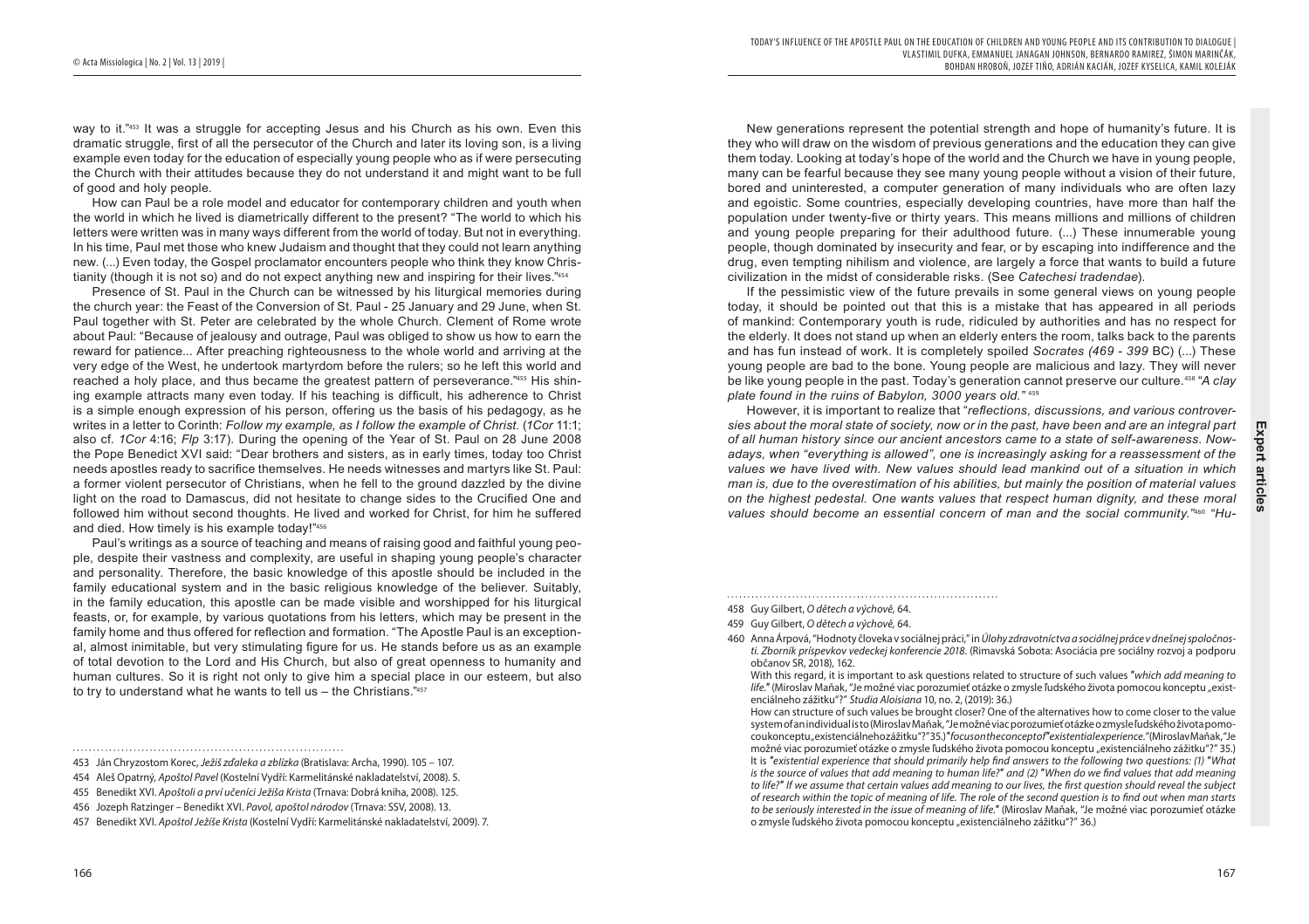*manity has come to a situation where its survival requires a re-evaluation of the values we recognize, our needs and desires, behaviour."*<sup>461</sup>

So if we shape the lives of children and young people according to the life of Jesus Christ, who represents the love sacrificed to the extreme, the love given to all, then there is the hope that such education will raise spiritually healthy people who focus their lives on God's love. *For none of us lives for ourselves alone, and none of us dies for ourselves alone* (*Rom* 14:7), is St. Paul's theorem in which he offers us theology of service to others through the person of Jesus Christ. Children and young people not only need 'normal' services out of love from their educators, especially their parents, but we need them to grow up as people of services and sacrifices and therefore they need to perceive and feel this love.462 "The ultimate goal of deeds of service is to help children turn into mature adults who are able to give love to others through deeds of service. It is not only to help their dearest, but also to serve people who cannot pay them back in any way. When children see the example of parents who serve the family and the people behind the walls of their homes every day, they also learn to serve."<sup>463</sup>

### *Conclusion*

It has always been difficult to raise good people from children and adolescents. It requires a self-sacrificing and loving approach to the whole person, who would not only give the educated the information and skills, but also a piece of himself - from his life, time,

 One example is the lives of those who suffer the most due to the environmental devastation caused by human negligence and climate change (Beáta Áčová, et al., "Changes and trends of Pope Francis in social teaching in the Catholic Church ," in Zmeny a trendy v medziľudskej komunikácii (Trnava: Ivona Matúšová, 2017). 14) (...) often live in abject poverty and their nations are globally the most vulnerable. (Beáta Áčová, et al., "Changes and trends of Pope Francis in social teaching in the Catholic Church ," 14).

 "It is Christian ethics that calls for the care of others". (Monika Nová, " Chudoba a sociální vyloučení jako společenský problém," 176.) "It is, therefore, our duty to responsibly use Earthly goods. This implies acknowledgement of and respect for each human being and all living creatures. The urgent call and challenge to care for the creation are addressed to the whole of humankind that is to strive for sustainable and integral development." (Beáta Áčová, et al., "Changes and trends of Pope Francis in social teaching in the Catholic Church," 14). The interconnection of the education and upbringing of children and young people in the context of the understanding of Christian ethics as described above simultaneously leads to a responsible attitude. (Monika Nová, " Chudoba a sociální vyloučení jako společenský problém," 176.) Furthermore, it can be viewed as "an invaluable contribution to the discussion on the approaches to poverty. " (Monika Nová, " Chudoba a sociální vyloučení jako společenský problém," 177.)

463 Gary Chapman and Ross Campbell, Děti a pět jazyků lásky, 71 – 72.

wisdom and especially the example. At present, upbringing is all the more difficult and demanding, because it is eroded and destroyed by competition in the form of peers, media, modern technology, ads, various computer games and so on . To offer children and young people values and teachings that would outweigh the thrilling action scenes of movies, or the various computer effects that you may not even be able to capture and that pull them out of reality is a sisyphean job. Through its educators and teachers, Christianity wants to offer an alternative to the meaning of life to this world of inner disorder and chaos, namely lead them to Jesus Christ. Such an educator was and through his work still is St. Paul, who directed all his life, work and doctrine to Christ from the moment he was addressed by Jesus himself. Saul of Tarsus does not bring up the stunning images and sounds of the screen, but the tenacity and perseverance of love for Christ, for whom he wrote a riveting story in his life. Christian parents and educators can draw upon impulses, strength, wisdom and courage of great Christianity, its faith, doctrine and morality for the upbringing of their children and young people and for their family life.

The article from the viewpoint of the implications for further research suggests the preparation of studies that will individually analyse the teachings of St. Paul that could be beneficial for both the educational process and Christian education. In this context, it is also necessary to undertake a more in-depth analysis of his teaching in such a way as to enable us to understand comprehensively how the Apostle Paul loves the Church and brings his people closer to God and to each other through his explanations and considerations . And then to apply this understanding through dialogue, expert discussions and reflections in practice and also in Christian pedagogy and education.

### **Bibliography**

Áčová, Beáta. et al. "Changes and trends of Pope Francis in social teaching in the Catholic Church." In Zmeny a trendy v medziľudskej komunikácii Trnava: Ivona Matúšová, 2017.

Árpová, Anna. "Hodnoty človeka v sociálnej práci," In Úlohy zdravotníctva a sociálnej práce v dnešnej spoločnosti. Zborník príspevkov vedeckej konferencie 2018. Rimavská Sobota: Asociácia pre sociálny rozvoj a podporu občanov SR, 2018.

Árpová, Anna. "Hodnotová orientácia človeka vo svete globali(zácie," In Úlohy zdravotníctva a sociálnej práce v dnešnej spoločnosti. Zborník príspevkov vedeckej konferencie 2018. Rimavská Sobota: Asociácia pre sociálny rozvoj a podporu občanov SR, 2018.

Benedikt XVI. Myšlenky o svatém Pavlovi. Praha: Paulínky, 2009.

Benedikt XVI. Apoštoli a prví učeníci Ježiša Krista. Trnava: Dobrá kniha, 2008.

Benedikt XVI. – Ratzinger, Jozeph. Pavol, apoštol národov. Trnava: SSV, 2008.

Benedikt XVI. Apoštol Ježíše Krista. Kostelní Vydří: Karmelitánské nakladatelství, 2009.

Bornkamm, G. Apoštol Pavel. Praha: Kalich, 1998.

Daniel, Jozef. Prehľad všeobecnej psychológie. Nitra: Enigma, 2003.

Doherty, William J. Kdo koho vychovává? Praha: Návrat domů, 2006.

Ferrero, Bruno. Šťastní rodičia. Bratislava: Don Bosco, 1998.

Gottweisová, H. "Hodnoty života ako východisko z civilizačných rizík," In Dialóg rodičov s dospievajúcimi Bratislava: Slovenská spoločnosť pre rodinu a zodpovedné rodičovstvo – Slovenská rada rodičovských združení – Metodické centrum Bratislava II, 1998.

<sup>461</sup> Anna Árpová, "Hodnotová orientácia človeka vo svete globali(zácie," in Úlohy zdravotníctva a sociálnej práce v dnešnej spoločnosti. Zborník príspevkov vedeckej konferencie 2018 (Rimavská Sobota: Asociácia pre sociálny rozvoj a podporu občanov SR, 2018), 127.

<sup>462</sup> Therefore, it is necessary to also consider children and young people with an accent on their human uniqueness (Monika Nová, "Chudoba a sociální vyloučení jako společenský problém," in Komunitná starostlivosť v pomáhajúcich profesiách. Recenzovaný zborník z III. Medzinárodenj vedeckej konferencie. ed. Peter Vansač, Daniela Barkasi and Mária Popovičová, (Warsaw: wyzsza szkola finansow i zarzadzania w warszawie. 2017), 176-177.) in the light of Christian ethics that "anchors the understanding of the human person as a dignified being created in the image of God, emphasizes the commitment of loving one's neighbour, cares for the weak, and fosters compassion and mercy. It does not define conditions under which one can be accepted but rather shows a way towards reconciliation and forgiveness. At the same time, however, it leads back to the right order of things – without any glamorization, seeing the human being as erring and sinful."(Monika Nová, " Chudoba a sociální vyloučení jako společenský problém," 176.) Such an attitude that is both accepting and realistic is often missing in Christianity in the European context today. (Monika Nová, " Chudoba a sociální vyloučení jako společenský problém," 176-177.)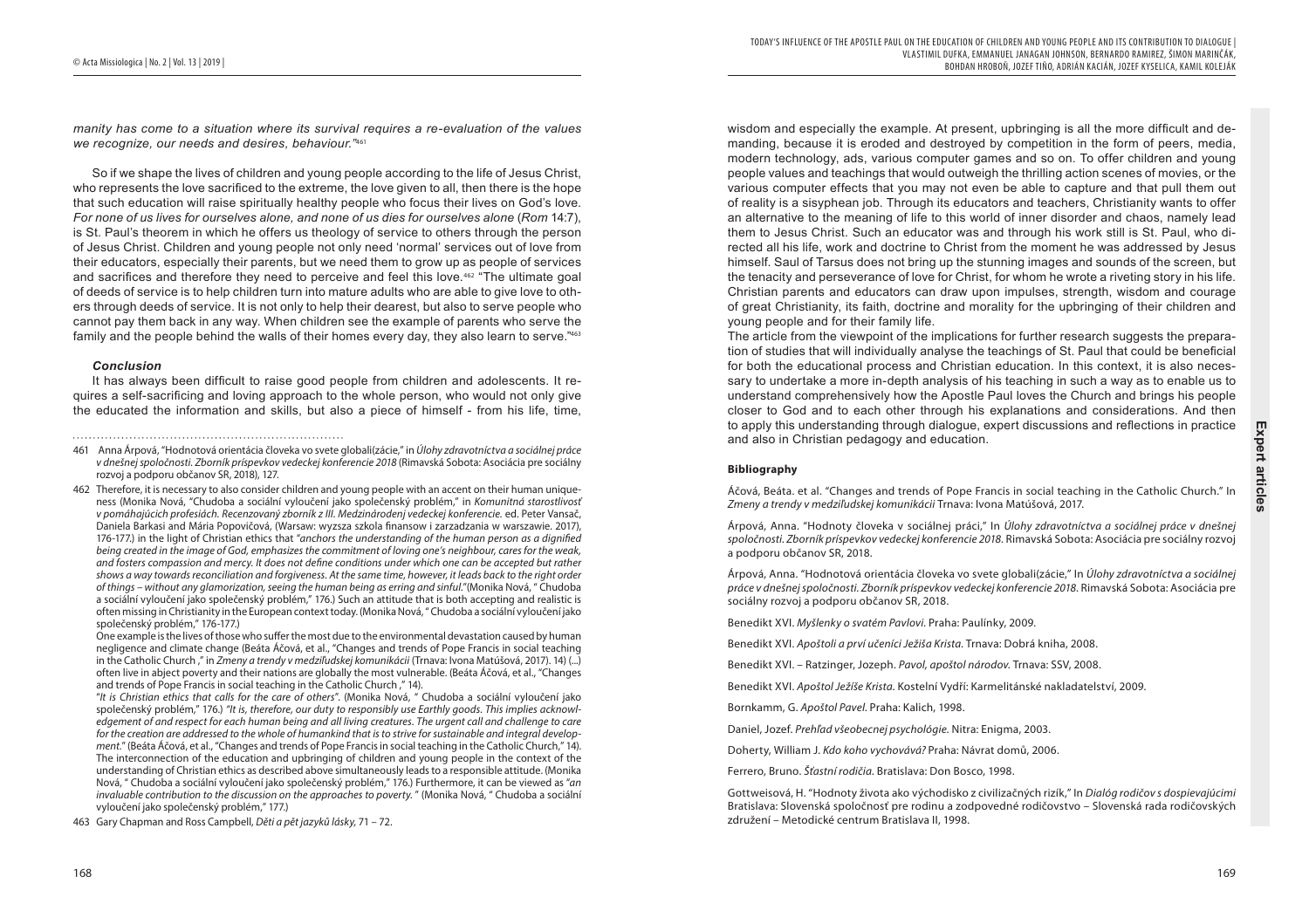Chapman, Gary and Campbell, Ross Děti a pět jazyků lásky Praha: Návrat domů, 2007.

John Paul II.: Familiaris consortio.

http://w2.vatican.va/content/john-paul-ii/en/apost\_exhortations/documents/hf\_jp-ii\_exh\_19811122\_ familiaris-consortio.html

Katechizmus Katolíckej cirkvi. Trnava: SSV, 1999. art. 2199.

Korec, Ján Chryzostom. Ježiš zďaleka a zblízka. Bratislava: Archa, 1990.

Kováč, Štefan. Pro sacerdote. Topoľčany: Prima print, 1999.

Maňak, Miroslav. "Je možné viac porozumieť otázke o zmysle ľudského života pomocou konceptu "existenciálneho zážitku"?" Studia Aloisiana 10, no. 2, (2019): 33-56.

Mráz, M. "Antické inšpirácie výchovného procesu". In O výchove v rodine : Zborník referátov z konferencie, Bratislava: Slovenská spoločnosť pre rodinu a zodpovedné rodičovstvo, 2001.

Nová, Monika. "Chudoba a sociální vyloučení jako společenský problém." In Komunitná starostlivosť v pomáhajúcich profesiách. Recenzovaný zborník z III. Medzinárodenj vedeckej konferencie. edited by Peter Vansač, Daniela Barkasi and Mária Popovičová, Warsaw: wyzsza szkola finansow i zarzadzania w warszawie. 2017. 176-177.

Ondrejkovič, Peter. Globalizácia a individualizácia mládeže. Bratislava: VEDA, 2002.

Opatrný, Aleš. Apoštol Pavel. Kostelní Vydří: Karmelitánské nakladatelství, 2008.

Pius XI. Divini Illius Magistri. http://w2.vatican.va/content/pius-xi/en/encyclicals/documents/hf\_p-xi\_ enc\_31121929\_divini-illius-magistri.html

Repáň, Ľudovít. Psychológ bez čakárne. Bratislava: Obzor, 1980.

Šulák, P. "Rozvoj osobnosti a socializácia detí." In Nová evanjelizácia: Zborník sympózia s medzinárodnou účasťou. Bratislava: Teologický inštitút sv. Alojza Spoločnosti Ježišovej na Slovensku, 1994.

### **OPEN SPACE FOR A DIALOGUE ON THE CONSEQUENCES OF THE SECOND DEMOGRAPHIC TRANSITION ON FAMILY\***

# $\bullet$

Jozef Žuffa  $\boxtimes$  1,2, Roman Kollár  $\boxtimes$  3

- <sup>1</sup> Faculty of Theology of Trnava University, Bratislava (SK)<sup>2</sup> Llniwersytet Kardynała Stefana Wyszyńskiego w Warsza
- <sup>2</sup>Uniwersytet Kardynała Stefana Wyszyńskiego w Warszawie (PL)
- <sup>3</sup>Slovak Centre of Scientific and Technical Information Bratislava (SK)

### **Submitted: 22 May 2018 Accepted for publication: 6 December 2018**

*First published: 15 October 2019 © Acta Missiologica |No. 2|Vol. 13|2019|*

### **Abstract**

**Backround:** Rapid development of the society has an impact on conditions and life of families . The institution of a traditional family has lost its importance over the last decades, and society forms alternatives to the family . This brief study analyses the reasons and impacts of the demographic transition from the sociological perspective .

**Conclusion:** The combination of traditional and postmodern value attitudes creates for families a frame of continuity but also forms of life that we have not been used to. The issue is so extensive that it offers many interpretative options for social change of families, long-term and current demographic behaviour of population, partnership and family cohabitation. In order to allow for further research, the article proposes to open expert discussions and reflections on these many possibilities for interpretation. These will then provide incentives for the preparation of relevant studies that would examine in more detail the individual areas and new, yet unexplored, correlations within the following topics: social changes in families, long-term and current demographic behaviour of the population, cohabitation of families and couples .

**Keywords**: Family **–** Demography **–** Culture **–** Natality **–** Postmodernism .

### *Introduction*

Over the past three decades, we can talk about several socially significant changes in Slovakia: in the politics, the totalitarian state system has been replaced by democracy, in the economy, socialism has replaced capitalism, and, in the culture, the one-colour ideology has changed into the worldview of freedom of thought. Since the fall of the so-called "Iron Curtain", the world is not easier<sup>466</sup>; we are also witnessing significant changes in the demographic behaviour of Slovak society . These changes are related, and from the perspective of family issues, it is possible to identify impacts such as the overall decline in birth rate, marriages, increase in divorce rate as well as the number of children born outside of marriage. These changes are associated with the weakening of the institution of the family based on the marriage of man and woman, and in

**<sup>\*</sup>**464 **The study was developed as part of the APVV-15-0189 project: Selected Factors of Pro-Family Strategy and Support of a Stable Family in a Multicultural Environment.**

<sup>✉</sup>465 **Contact on author: Doc. Jozef Žuffa, PhD. – email: jozef.zuffa@truni.sk**

<sup>✉</sup> **Contact on author: PhDr. et Mgr. Roman Kollár, PhD. – email: roman.kollar@cvtisr.sk**

<sup>466</sup> Pavel Nováček, "The Rise and Fall of Civizations – Lessons Learnt from History to Create a Sustainable Future, " Acta Missiologica 10, no. 2 (2016): 23.